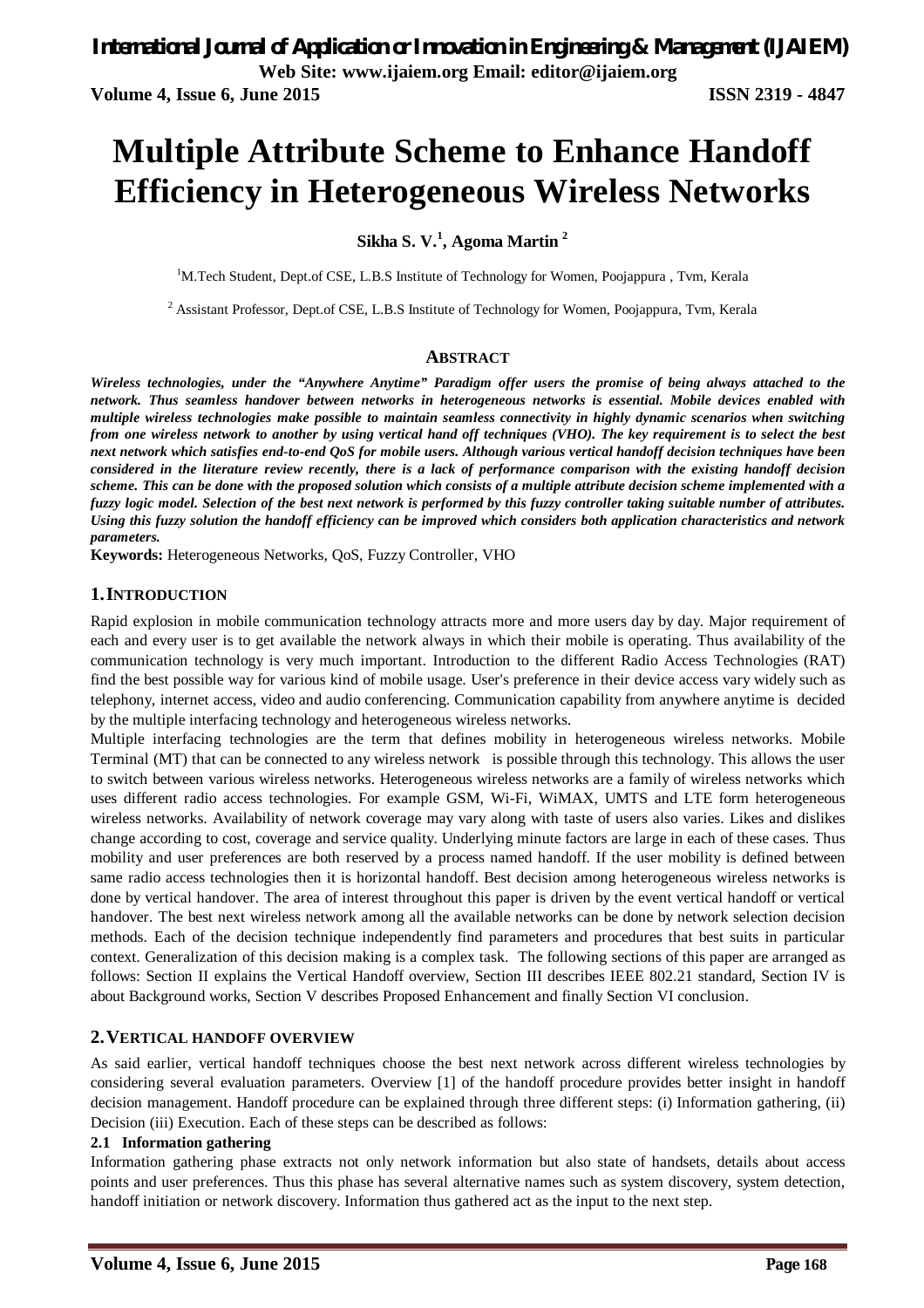# *International Journal of Application or Innovation in Engineering & Management (IJAIEM)* **Web Site: www.ijaiem.org Email: editor@ijaiem.org**

# **Volume 4, Issue 6, June 2015 ISSN 2319 - 4847**

#### **2.2 Decision**

System selection, network selection or handover preparation are the alternative names of this step. This phase has the important role in vertical handoff. The phase decides the time at which the mobile device needs the best network to switch. In conventional decision making or in the case of horizontal handoff only Received Signal Strength value is used to determine the best network whenever signal strength of the home network drops from a predetermined threshold. But in the vertical handoff decision several user defined decision algorithms are utilized. A general and wide classification of these methods is: (1) function-based (2) multiple attribute decision making (3) user-centric (4) contextaware strategies (5) fuzzy logic and neural networks.

Function-based approach designs a function according to a criteria upon which decision has to be made. For example cost function can be designed by keeping the goal in mind that to minimize the total cost constraint [2].

Multiple Attribute Decision Making (MADM) algorithms have chosen the weight concept to explain the influence of various parameters gathered in the information gathering phase. Examples for MADM Algorithms are Simple Additive Weighting (SAW), Technique of Order Preference by Similarity to Ideal Solution (TOPSIS), Grey Relational Analysis (GRE) and Multiplicative Weighting Exponent (MEW).

In User-centric approach user-preferences takes more advantage in decision making. Context-aware algorithms use the criteria for decision making as the events generated by the changes in the context. Location based approaches comes under this type.

#### **2.3 Execution**

This is the step where the handoff takes place itself. Execution phase also responsible for the security and control of session transition.

## **3.IEEE 802.21 STANDARD**

The IEEE group released IEEE802.21 standard Media Independent Handover (MIH) in 2009 to provide seamless handover in heterogeneous wireless networks that include both wireless (3GPP and non-3GPP) and wired media. Mobility management of this standard is defined between layer 2 and layer 3 [11]. This standard defines two entities: PoS (Point of Service) and PoA (Point of Attachment). Point of Service is responsible for establishing communication between network and mobile user under MIH and PoA is a radio access technology chooses for communication. In addition to this MIH provide 3 important services which are explained below:

#### **3.1 Media Independent Event Service, MIES**

MIES is responsible for detecting events and reporting them between mobile user and network. Link Up on connection establishment, Link Down on connection breakage and Link Going Down on imminent breakage of connection are the types of MIES.

#### **3.2 Media Independent Information Service, MIIS**

MIIS is responsible for collecting all information required to determine if handover is needed or not and pass information to mobile users. Available networks, locations, capabilities and cost are examples.

#### **3.3 Media Independent Command Service, MICS**

It is responsible for issuing the commands based on information which is gathered by MIES and MIIS. MIH handover initiate, MIH handover prepare, MIH handover commit and MIH handover complete are typical MICS services.

However, handoff decision making is not done within Media Independent Handover standard. Success of this standard lies on the success of decision technique designed inside Media Independent Handover.

#### **4.Background**

Multiple interface enabled mobile devices are introduced in the recent years. This advantage has been taken by Media Independent Standard . The Media Independent Handover is defined in IEEE 802.21 standard enables the mobile device to perform seamless handoff in heterogeneous wireless networks [3]. Under this technology mobile devices are capable of finding the best available network nearby by gathering information of the surrounding networks. IEEE 802.21 standard improves the user experience of mobile terminals by reducing service interruption [4].

Several methods has been reviewed to solve the open issues dealing with media independent handover. Lim.W.Kim and others [5] have introduced two functions to support Media Independent Handover Services: MIH-capable mobile node (MN) and the MIH information service server improve the discovery latencies. Extended context-aware information server proposed by Neves [6] responds with lower tolerances. In another work proposed by K. Vasu and others [7] introduced a new evaluation model using a birth-death evaluation Markov chain, in which the states correspond to the available networks. This proposed algorithm gives better performance for different traffic classes.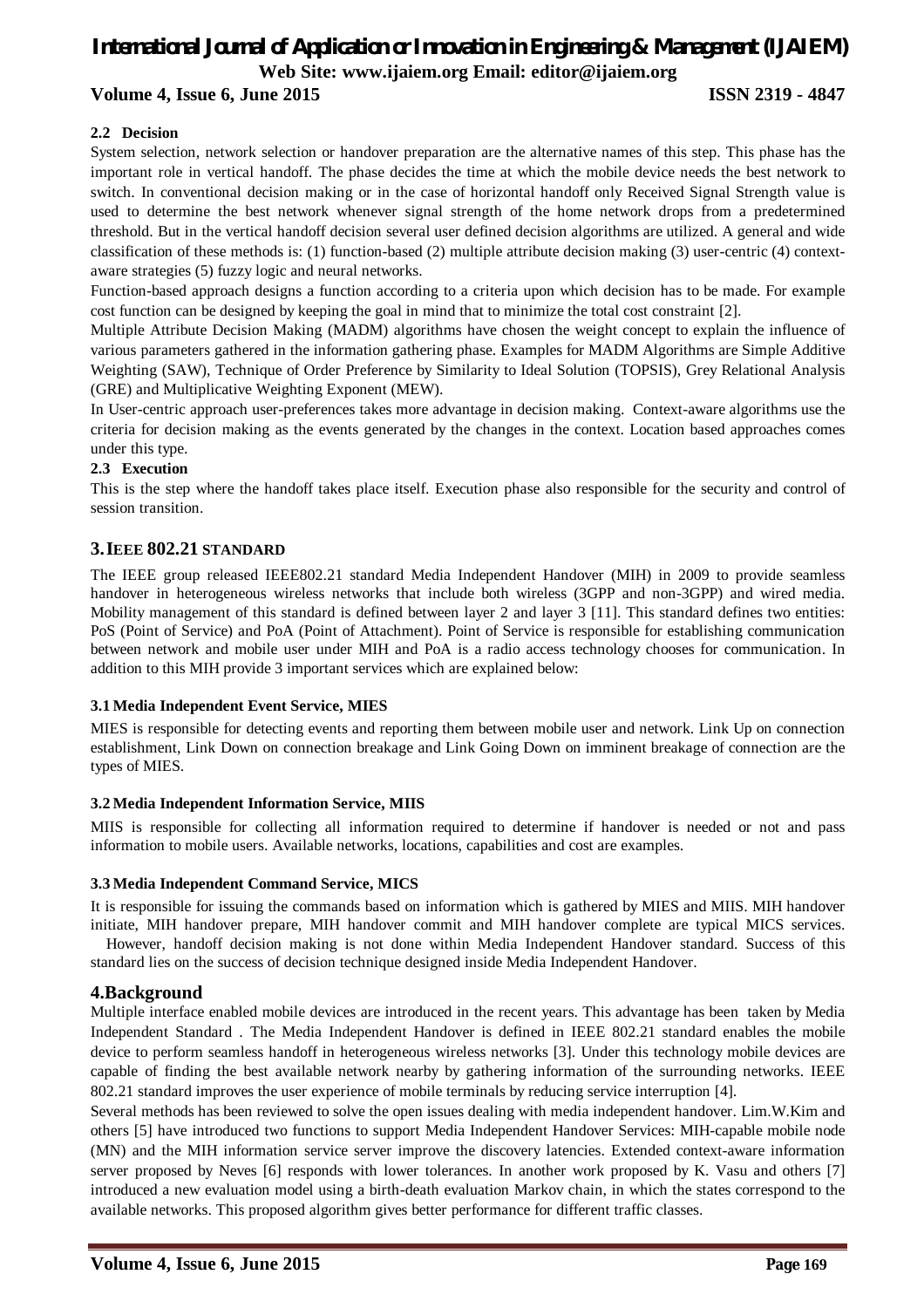# *International Journal of Application or Innovation in Engineering & Management (IJAIEM)* **Web Site: www.ijaiem.org Email: editor@ijaiem.org**

# **Volume 4, Issue 6, June 2015 ISSN 2319 - 4847**

An Integrated fuzzy Solution for Network Selection using MIH in Heterogeneous Environment is a work done by Ahmad Nahil [8] proposed a fuzzy logic controller which chooses the network that has the maximum likelihood estimation between a set of recommended networks.

Nouri Omheni and others [9] proposed a MIH based approach for handover initiation and preparation for heterogeneous wireless networks. The proposed framework is based on IEEE802.21 standard for context information gathering and optimized handover decision making. Along with this they propose a new method that solely considers the current resource usage and user preferences.

A terminal controlled vertical handover decision scheme [10] exploit MIH services to develop a vertical handover decision framework in an integrated Wi-Fi and mobile WiMAX networks which allows session continuity with required QoS services. Variety of vertical handover approaches thus considered have merits only in their scope and possess serious faults under exhaustive consideration of facts in communicating environment.

# **5.1PROPOSED ENHANCEMENT**

In the literature, a variety of VHO approaches have been proposed to provide seamless VHO. These VHO approaches lack an exhaustive consideration of details on network operations in case of VHO decision criteria imperatively due to the network conditions such as Received Signal Strength (RSS) or alternatively due to the user's preferences. Another problem is that the studies reporting these approaches lack adequate detail for implementation. Besides there are two more problems. The first one is that these approaches tend to provide seamless VHO by considering a few parameters only. Removing of one parameter cause proposed system to fail in satisfying certain user demands. Second one, new logical entities are necessary to achieve this goal, this inevitably leads to an increased complexity and additional implementation cost. Many of the works did not consider the application characteristics which are running during handover procedure.

A new suggestion on the ground of the existing VHO approaches can be implemented with an fuzzy solution. Fuzzy based solution is more flexible and has better performance compared with the available VHO techniques found in the literature. The idea considers and tackles application characteristics and four main VHO mobility elements such as service available bandwidth, speed of the mobile node, delay of access network and type of network which are responsible to provide seamless VHO in heterogeneous wireless network environment. This has yet to be addressed thoroughly in the literature. Overview of proposed method of decision is represented in figure.1.



**Figure 1.** Fuzzy Logic Processing Unit

# **6. CONCLUSION**

Users demand for high quality service availability increasing day by day in this technology era. Service continuity thus achieves a greater importance in mobile communication technology. The best network availability in an heterogeneous network can only provide by a best decision. This paper reviews various kinds of decision methods practicing nowadays and their probable faults. These can be overcome by an in depth study only. By considering various factors involving in a typical communication, proper analysis of user requirements draw the design of a best selection decision algorithm. By reviewing, fuzzy based decision schemes can provide most flexible solution in network selection. Finally the performance improvement of these schemes can be viewed through simulation.

# **REFERENCES**

- [1] Johann Marquez-Barja, Carlos T.Calafate, Juan-Carlos Cano, Pietro Manzoni "An Overview of Vertical Handover Techniques: Algorithms, protocols and tools," Computer Communications 34(2011) 985-997 , Elsevier, 2010.
- [2] Suciu, L., Bonnin, J.M. Guillourad, K. Stevant, B., 2004b, Achieving "always best connected" through extensive profile management. In: Proceeding of the 9th international conference on personal wireless communications, Delft, The Netherlands, September 21-23.